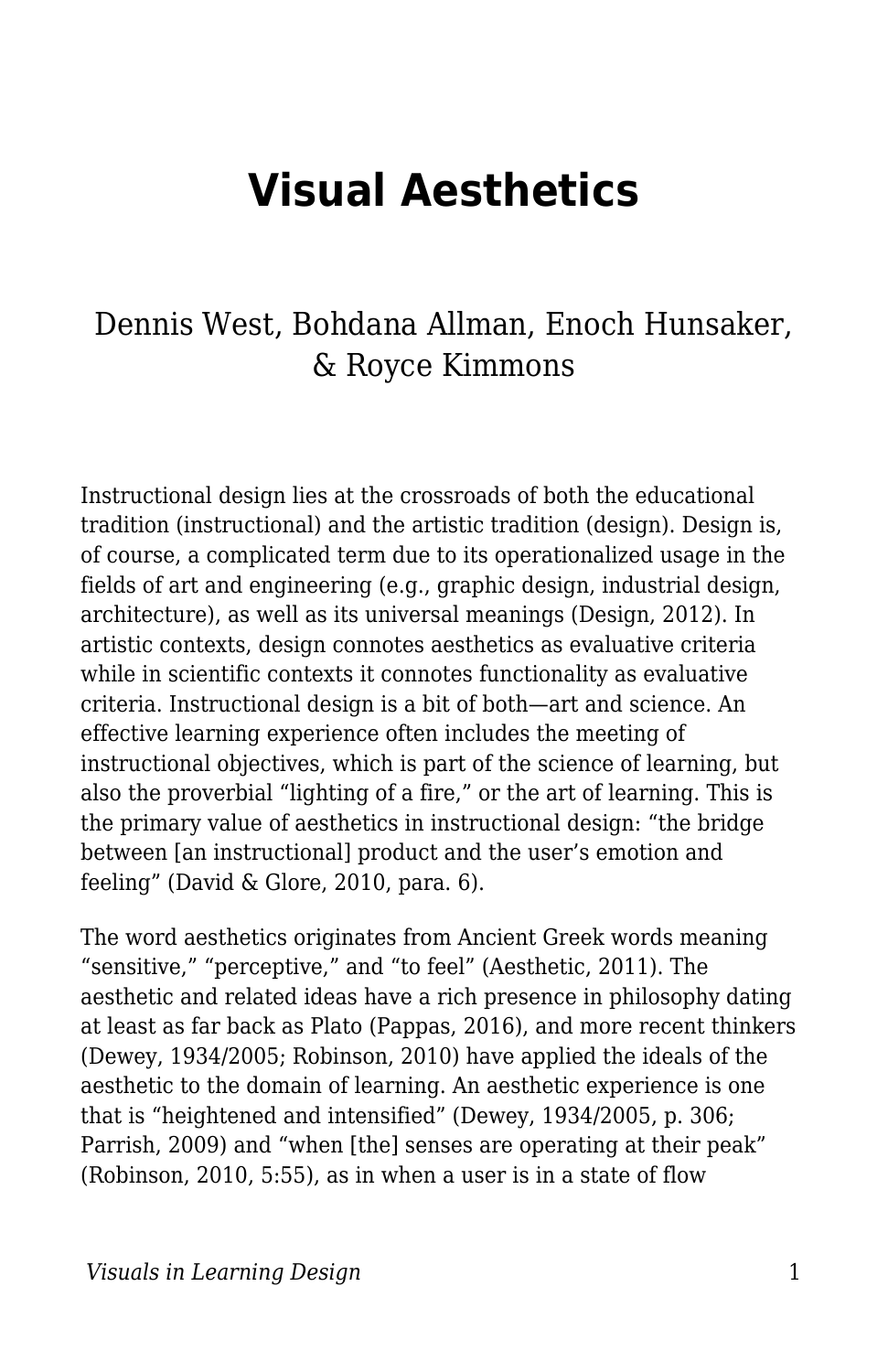(Csikszentmihalyi & Robinson, 1990). Some argue that this type of intensified, enlivening experience needs to play an increasingly crucial role in modern education. As Robinson (2010) puts it, "We shouldn't be putting [students] to sleep [i.e., anaesthetizing them]; we should be waking them up to what they have inside of themselves" (5:55). While the aesthetics of a learning experience encompass a variety of factors, this paper will focus primarily on the visual aesthetics (or visual design), which includes graphics, images, and a variety of other visual elements in instructional objects (e.g., textbooks, e-learning modules, etc.) that are created by instructional designers.

Within the field of instructional design, we have sometimes observed a hesitation to dwell on visual aesthetics (Parrish, 2009). This hesitation may stem from concern that artistically-approached designs will lack the ability to be replicated (Merrill & Wilson, 2006) or that the artistic elements will serve merely as window dressing—or worse, distraction—that provides no educational benefit to the learner. Additionally, many instructional designers lack training in visual literacy (Clark & Lyons, 2010; Malamed, 2015). Research and practice increasingly recognize that visual design does impact many aspects of the learning experience. It "affects the quality of learning, the value of the communication, and the motivation of the audience members. It leverages the brain's innate capabilities, improves engagement, and satisfies the audience's aesthetic sensibilities" (Malamed, 2015, p. 4).

In the age of highly visual multimedia, "we need guidance on the best use of visuals for learning" (Clark & Lyons, 2010, p. i). This paper aims both to raise awareness of the importance of visual aesthetics in instructional design and to provide some initial guidance for instructional designers in the process of creating and/or evaluating the visual aesthetics of what they produce.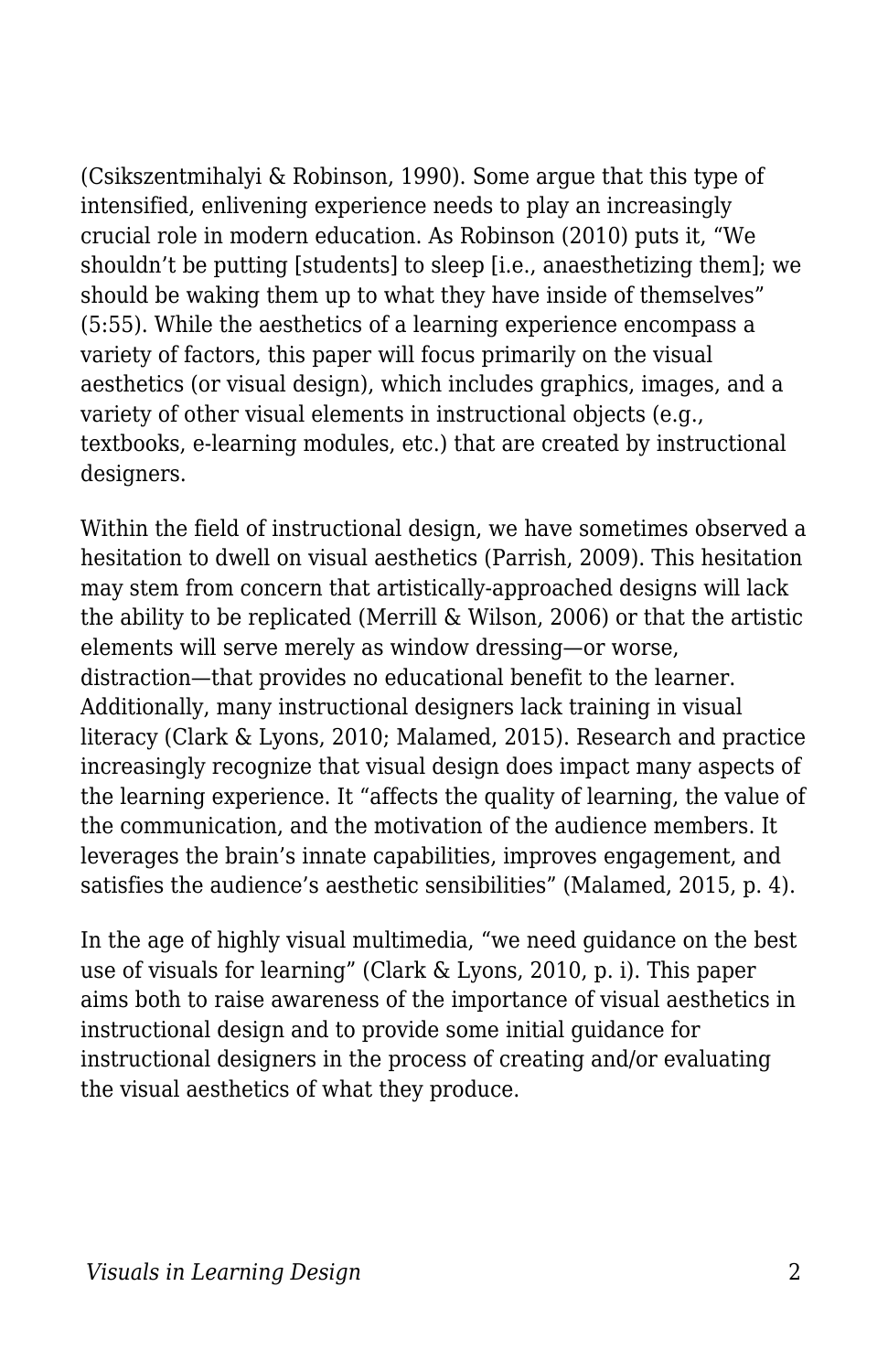# **How Visual Aesthetics Impact Learning**

We as humans are deeply attuned to aesthetics. Our immediate perception of an object—in our case, a learning design—affects us on a visceral level, instantly making the object attractive or repellant to us (Norman, 2004). This emotional judgment, which occurs much faster than deliberate cognition, frames subsequent thoughts and has a strong impact on our future thinking and actions (Malamed, 2015; Norman, 2004). Ultimately, visual design influences and connects both emotional and cognitive aspects of the learning experience. Quality visual design piques interest, calls attention, and increases engagement and motivation while simultaneously improving communication, supporting cognitive processing of complex ideas, aiding retention, and fostering creativity. The following sections will discuss each of these ideas in more detail.

#### **The Impact of Visual Aesthetics on Affective Aspects of Learning**

Research suggests that the visual aesthetics of an object significantly impact a person's emotional response, both initially and over time. Taking into account a learner's emotional state is becoming an increasingly important aspect of instructional design. Gagne posited that gaining the attention of the learner is the first event of instruction (Kruse, n.d.); and attention and interest, which are interconnected and mutually dependent, are among the first emotional responses influenced by visual design. As learners pay attention to instruction, their interest often develops or changes over time; and that interest, in turn, affects their attention. The level of attention and interest further influences the learner's engagement and motivation to learn and achieve long-term progress in their educational goals (Järvelä & Renninger, 2014). Thus, appealing visual design ultimately affects users' motivation to engage and persist in the learning process (David & Glore, 2010). Each of these emotional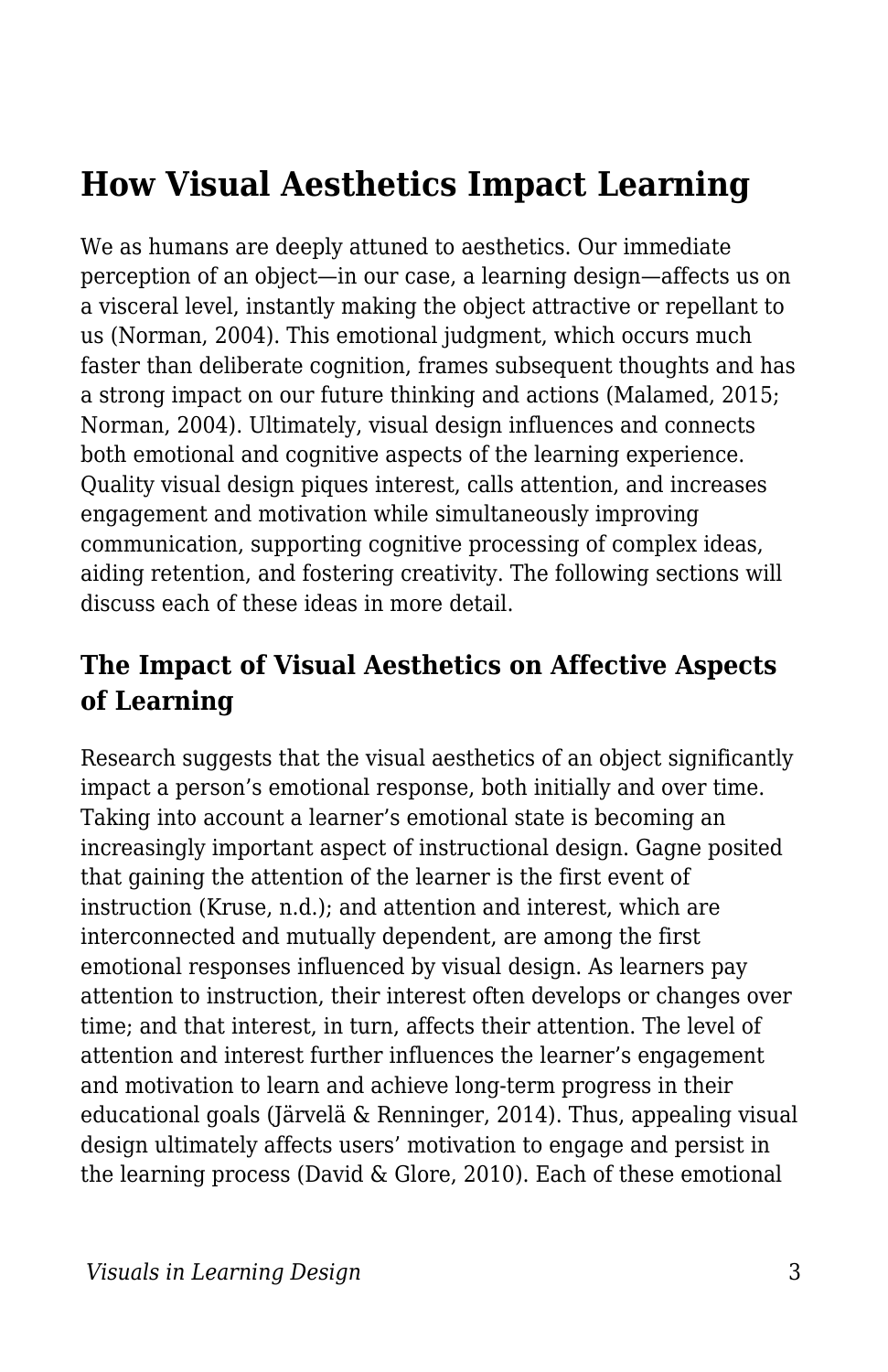states—interest, attention, engagement, and motivation will be discussed in the following section.

Interest. Attention, the mental focus demonstrated by the learner, is directly influenced by both the learner's individual interests and the interestingness of the learning material (Park & Lim, 2007). Learners' individual interests are specific to each individual, and since they are relatively stable, it is often quite challenging to design instructional material or a learning environment that would attend to all learners' diverse interests. On the other hand, situational interest is generated as an outcome of interestingness, or overall appeal. It is an emotional state triggered by specific features, including the visual design of a product or task within a learning environment, and this situational interest directly affects learners' attention (Park & Lim, 2007). This triggered situational interest has great value as it may develop into a maintained situational interest and possibly into an emerging or developed individual interest. The level of interest affects motivation and engagement of the individual learner and leads to curiosity, selfregulated learning, and deeper processing of information (Järvelä & Renninger, 2014).

Attention. Graphics hold attention longer than text, and graphical information is extracted with greater ease than textual information (Malamed, 2015). Aesthetically appealing visual design can capture, hold, and focus the learner's attention and their interest in the content (Haag & Snetsigner, 1993). When learners encounter an instructional product, the visual aesthetics of that product immediately issue an "intuitive invitation" (Haag & Snetsigner, 1993, p. 95)—either positive or negative—into the environment created by that product. This intuitive invitation exists because of the aesthetic impact on both the learner's interest and the learner's immediate judgment about the credibility of the product's content and the usability of its interface (David & Glore, 2010). These immediate judgments and their lasting effects can impact learners' attention, interest, motivation, engagement with the material, and performance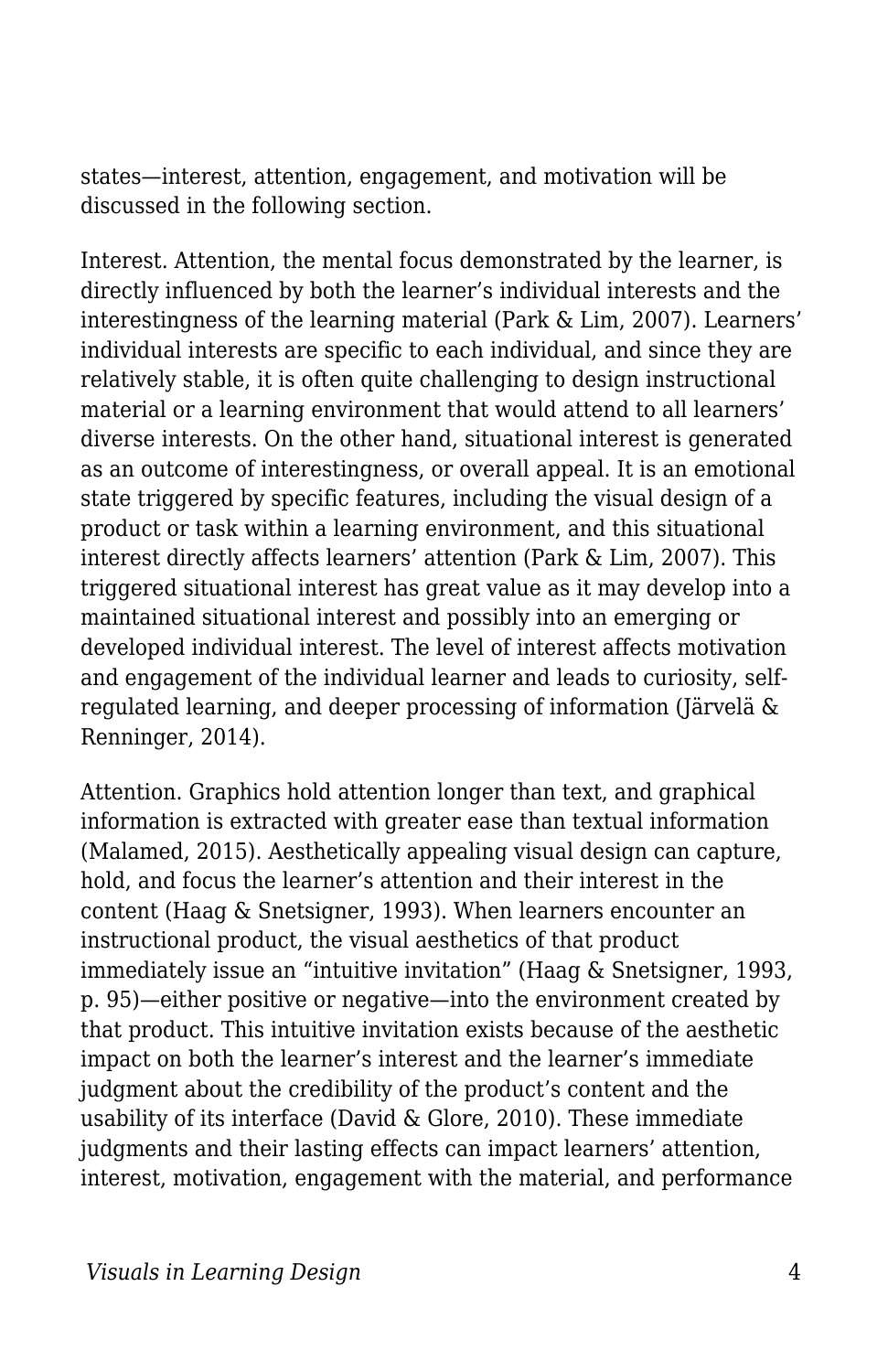on learning assessments (Haag & Snetsigner, 1993). Regardless of the medium, images of people and faces, bright colors, striking shapes, and motion draw learners' visual attention better than text without images (Malamed, 2015), and visuals should serve representational or explanatory functions in instructional materials to increase interest and attention and to intentionally promote learning (Clark & Lyons, 2011).

Engagement and motivation. Malamed (2015) explained that positive emotions experienced through visually pleasing instructional design or its elements can foster intrinsic motivation, which refers to the desire to learn without an external reward. Park and Lim (2007) found that both cognitive interest illustrations (i.e., graphics that promoted structural understanding of an explanation) and emotional interest illustrations (i.e., graphics that were interesting but irrelevant to the text structure) had a positive impact on promoting learners' motivation toward the instructional material, especially in terms of relevance. Well-designed graphic elements can affect users' motivation to "engage and persist" in the learning experience (David & Glore, 2010). Additionally, aesthetically pleasing objects, including instructional materials, are perceived as more user-friendly than are displeasing objects, and this perception, in turn, affects learner's engagement and motivation (Malamed, 2015).

Emotions influence human attention, motivation, engagement, and ultimately the outcome of the learning experience (Pekrun, 2006). Thus, taking into consideration a learner's emotional state is essential in the process of instructional design. A positive user experience creates a positive emotional state that influences the entire learning process and persists even after the learning event is completed. Activating positive emotions through an intentionally aestheticallypleasing design contributes to a positive learning experience by influencing attitudes and motivation, increasing students' interest, and strengthening their attention and level of engagement with materials (Malamed, 2015).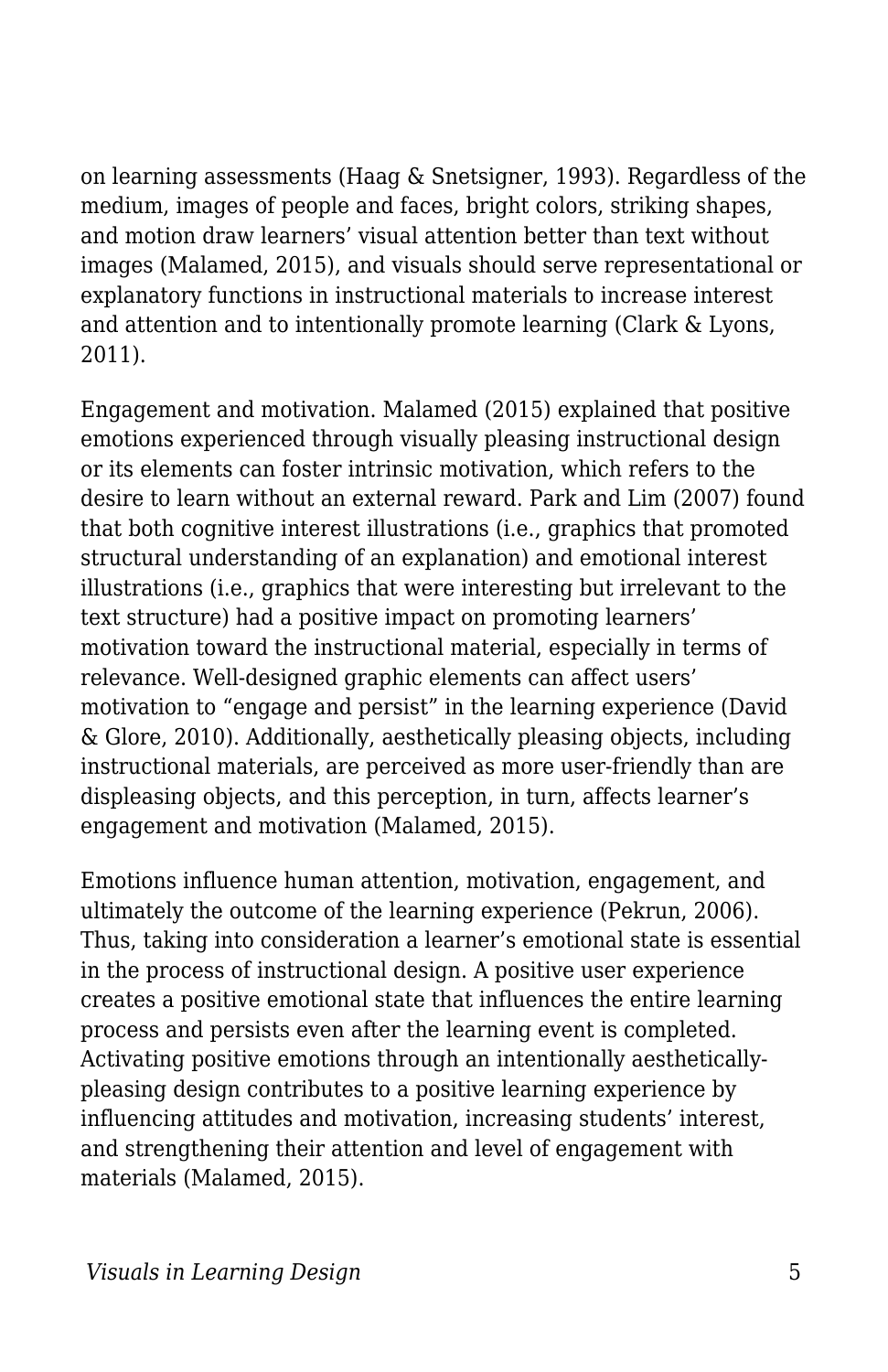#### **The Impact of Visual Aesthetics on Cognitive Aspects of Learning**

In addition to the extensive impact on emotion, visual aesthetics exert a strong influence on cognitive aspects of learning as well (Um, Plass, Hayward, & Homer, 2012). Visual elements do more than make an object look nice; they are an integral component of its ability to communicate the message (i.e., instructional content) to the user (i.e., learner). Simple, relevant, and effective visual design reduces extraneous cognitive processing and provides an additional mental channel for the most important information (i.e., the content) to be processed and retained.

Improving communication. Visuals aid in communication of information in several ways. Visuals facilitate semiotic communication, which is conveying information through symbols, signs, and elements. Visual communication occurs on a much deeper level than common language, cultivates interest, impacts emotions, and brings cultural concepts to mind (Amare & Manning, 2012). Visuals also emphasize details, demonstrate relationships, and improve understanding. Graphics, such as simple icons, elaborate illustration, and complex data visualization, support and facilitate thinking, problem solving, and learning by providing rich and textured language for expressing ideas. (Malamed, 2015). Diagrams or charts quickly communicate relationships, which may be more difficult to convey through text alone. Visuals in general "help learners understand complex text or narration because they convey information about spatial structure," which provides additional meaning (Malamed, 2015, p. 6). This structural organization of an image provides a certain level of scaffolding, which aids in construction of new mental models and facilitates processing and comprehension of the text (Eitel, Scheiter, Schuler, Nystrom, & Holmqvist, 2013).

Supporting cognitive processing. Visual perception is faster than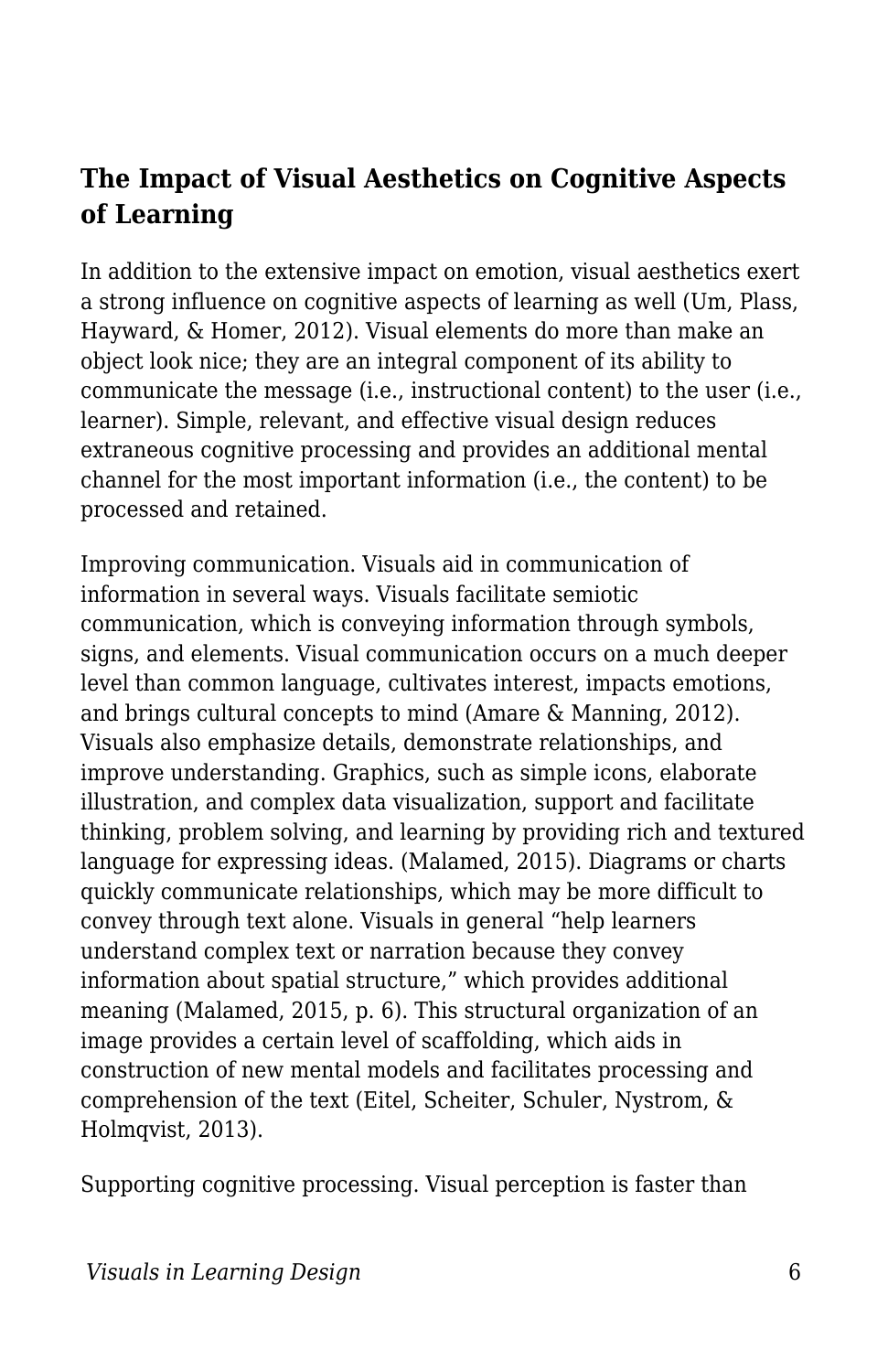thinking. Our brains devote more resources to processing visual information in comparison to auditory or other senses. If a graphic is clear and easy to understand, visual information can be decoded and processed rapidly (Malamed, 2015). Additionally, the brain processes verbal and visual information differently. When both of these channels—verbal and visual—are activated in a common task, giving the mind "two opportunities to build meaning," instructional products are most effective (Clark & Mayer, 2012, p. 314). For instance, Levie and Lentz (1982) reported in their synthesis of 46 studies that students who read illustrated text learned approximately one-third more about the specific points that were illustrated than students reading text alone.

Not all images are equally effective in supporting learning and creating a deeper understanding, however. The implementation of graphics ranges from simple diagrams that support textual content to rich visual illustrations that may increase motivation but may fail to promote learner comprehension. Clark and Mayer (2012) noted that images are usually most effective when they either eliminate extraneous elements or highlight the most relevant ones, but there is no simple formula that can be used to design or select visuals that improve learning and performance in all situations. Clark and Lyons (2010) further suggest that the learning value of a visual depends on three factors: (1) features of the visual itself, (2) the goal of instruction, and (3) the learners' differences, which go beyond the visual elements discussed in this paper. They introduce a comprehensive framework where features of graphics include the surface features (salient characteristics of the piece), communication function (decorative, representational, interpretive, etc.), and psychological function (support attention, minimize cognitive load, build mental models, etc.). The goal of instruction factor refers to the idea that different types of visuals are needed to effectively support learning of different content type (facts, concepts, processes, procedures, and principles). The learners' differences factor suggests that it is learners' prior knowledge of content, rather than their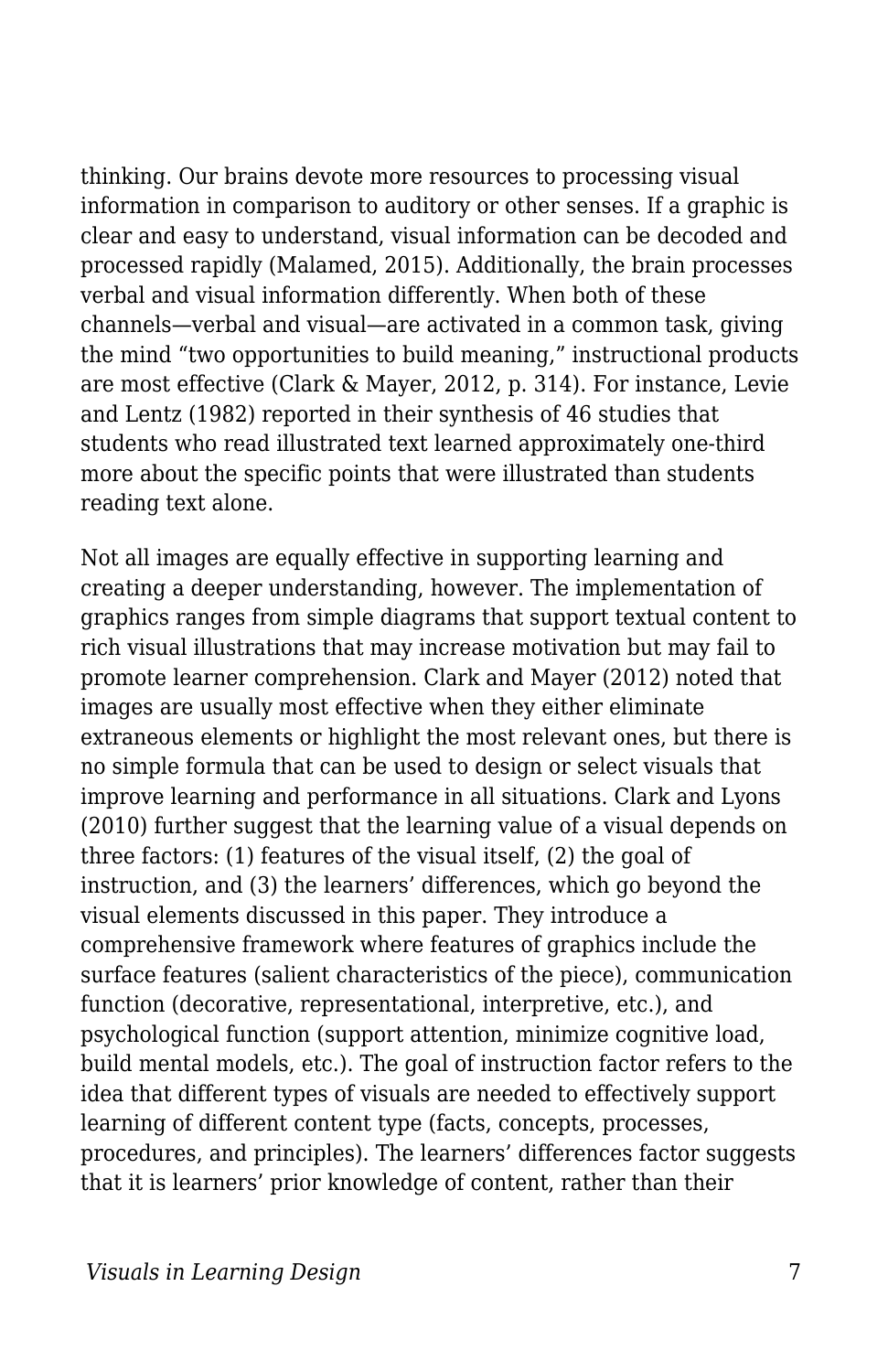learning style, that most affect the value of graphics. For example, novice learners benefit much more from added graphics than do more knowledgeable learners because they have already formed internal visual imagery related to the content (Clark & Mayer, 2012). Clark and Lyons (2010) explain that it is important for instructional designers to understand these guidelines as the effective use of visuals varies depending on the unique mix of learners, specific learning goals, and content to be learned.

Retention of information and memory. Effective visual design supports not only initial cognition but also retention of the material. Images capture and hold attention longer than text, and concrete things are typically remembered better than abstractions (Malamed, 2015). Retention is best aided when the information has a "high correspondence to the verbal message" (Levie & Lentz, 1982), increasing the likelihood that visual information will be stored directly in the long-term memory of the learner (Haag & Snetsigner, 1993). For this reason, an effective use of visuals aids retention while an ineffective use of visuals can actually distract the learner from the intended learning outcomes (Clark & Mayer, 2012; Haag & Snetsigner, 1993). Additionally, some types of graphics, such as graphs, diagrams, and infographics, facilitate the process of making inferences and serve as an external memory aid through an intentional and meaningful organization of information (Malamed, 2015).

### **The Impact of Visual Aesthetics on Creativity**

Visual aesthetics have a somewhat indirect, yet profound impact on creativity through stimulating positively valenced emotions, or positive affective response (Isen, 2002). In a way, creative thinking is the nexus where affective and cognitive aspects of learning meet to produce something truly wonderful: the ability to use both understanding and feeling to solve existing problems and expound, extend, question, and in turn create something unique and new. As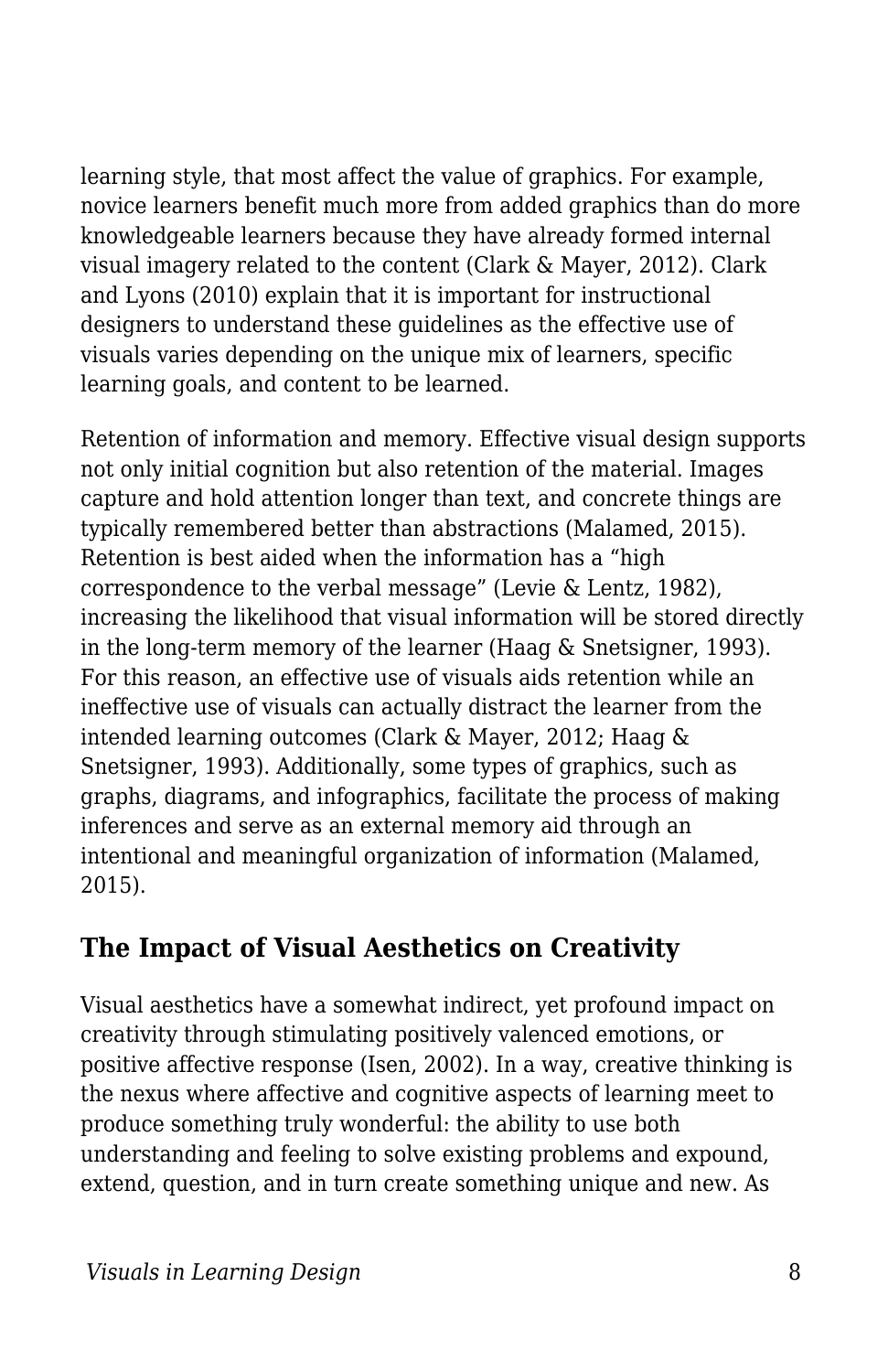mentioned earlier, emotions regulate how we solve problems and perform tasks. Negative emotions, such as anxiety, fear, and even anticipation, focus the mind and narrow concentration, leaving people less susceptible to interruption or distraction (Norman, 2002). Having the proper amount of negative emotions (e.g., facilitating anxiety) may help a learner focus and do their best; but when the negative affect is too strong, as in a case of debilitating anxiety, performance is inhibited (Isen & Reeve, 2005; Moyer, 2008). Positive emotions, such as enjoyment, interest, and inspiration, broaden the thought processes and enhance creative thinking. This state of mind is conducive to learning, problem solving, and innovation because positive emotions enable more flexible and adaptive thinking, which aids in accomplishing difficult tasks (Isen & Reeve, 2005; Norman, 2002). In fact, many studies indicate that "positive affect promotes flexible, adaptive thinking that is creative and at the same time effortful, effective, thorough, and responsive to the details of the problem and the context" (Isen, 2002, p. 57). Pekrun et al. (2006) also proposed that the pleasure students feel when learning, which may be in part induced by an enjoyable aesthetic encounter, correlates positively with their experience of flow, or a complete immersion into an activity. As suggested by Csikszentmihalyi, this state of flow brings about creative thinking and innovation (1996).

In sum, visual aspects impact emotion, cognition, and creativity. These influences are circular and recursive. Emotions impact cognition and cognition impacts emotion; both influence creativity, and creativity, in turn, fosters deeper thinking and increased positive affect. Visual design is admittedly only a part of this process, but research suggests that its impact on learning is indeed significant.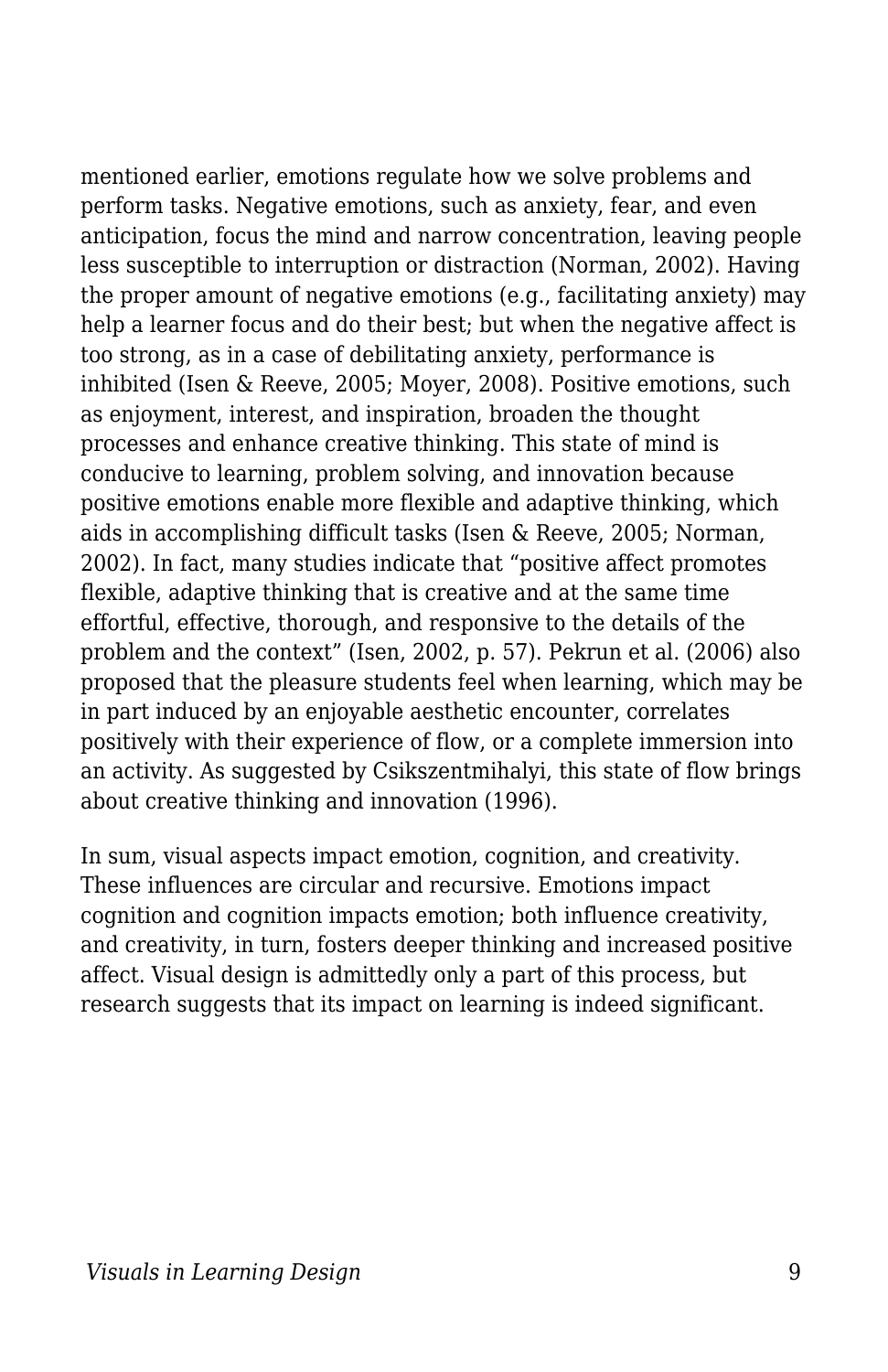# **Improving Instructional Design through Visual Aesthetics**

While an instructional designer needs to attend to all aspects of the design, Gibbons (2014) reminded us that "everything depends on what the designer chooses to see as being important" (p. xx). The implication is that a designer may be inclined to focus or specialize on particular elements of the design, such as the content, the media, or the strategy. Often, however, the instructional designer does not have the luxury of outsourcing the visual-aesthetic aspects of the design. This can be problematic if the designer feels "that visual literacy belongs to the domain of a talented few" (Clark & Lyons, 2010, p. xiii) and does not feel qualified. For this reason, we are providing this section as a brief guide to instructional designers to aid in their efforts to create and evaluate the aesthetic quality of visual elements in their designs.

In instructional design, visual aesthetics refers to "the integration of individual visual elements that combine" to "promote communication between the student and the program in order to cultivate learning" (Haag & Snetsigner, 1993, pp. 92-94). There are six foundational elements of graphic design that every instructional designer can use to guide the visual design of their object: (1) fonts, (2) colors, (3) organization, (4) iconography and semiotics, (5) theme, and (6) appeal. These elements do not represent a comprehensive list but are intended as a starting point for further investigation in evaluating and improving the visual aesthetics of instructional designs.

#### **Fonts**

The font, or typeface, chosen for the text deserves careful consideration since it can affect readability (Poole, 2012; Malamed, 2015) and impact emotions (Koch, 2012). Fonts can also contribute to or reduce visual clutter by controlling how many typefaces and styles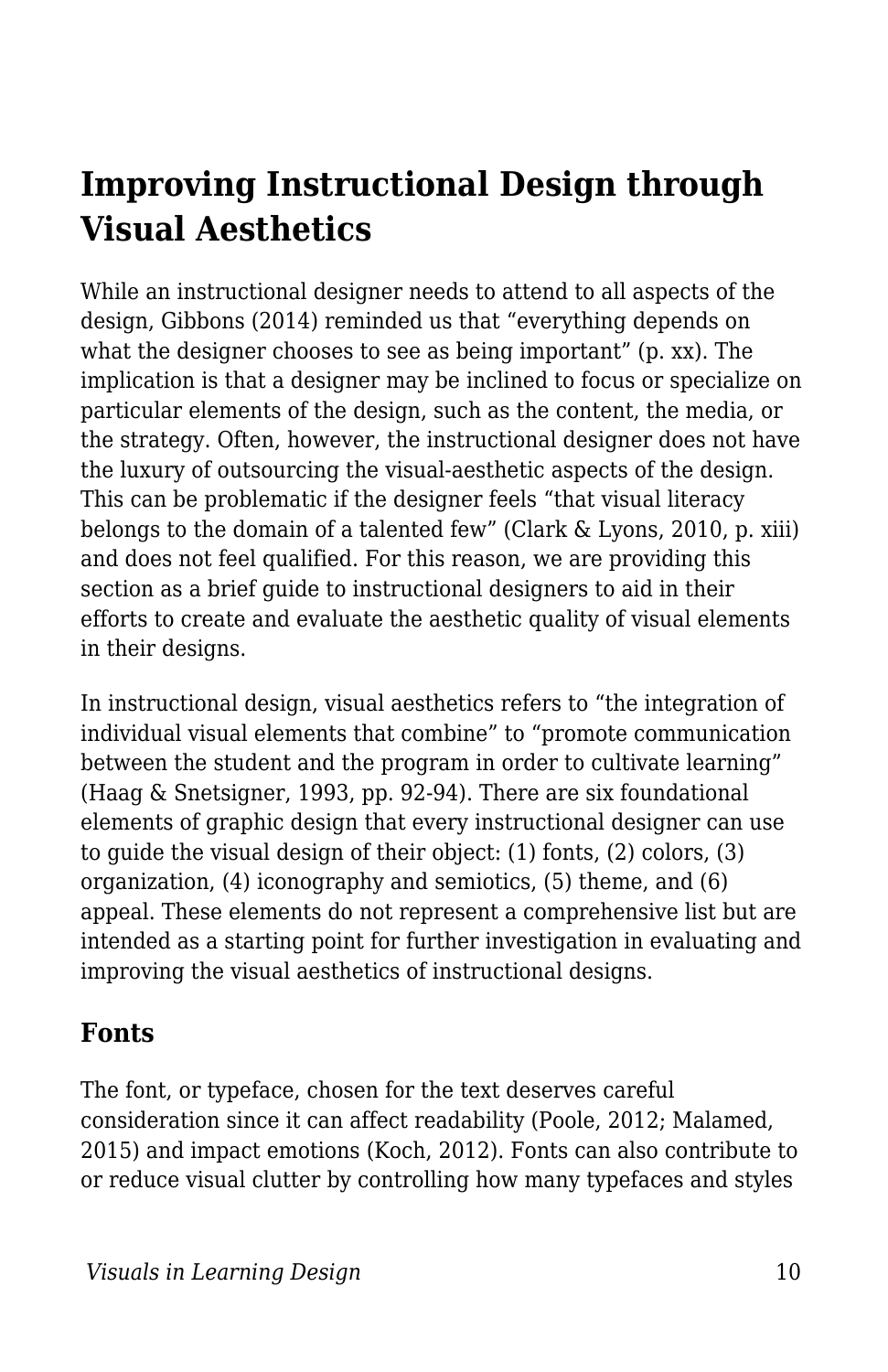of fonts are used in a single design. Typically, two complementing typefaces are a good standard to work from—a headline font that may be more decorative and a text font that is more readable (Kliever, n.d.). When choosing fonts, the most basic feature to consider is whether the font is serif or sans-serif (see Figure 1). Which type of font is more readable depends on the type size, quantity of text, and the audience. Young readers may find the letterforms in sans-serif fonts to be more identifiable, and sans-serif fonts can be more legible at small sizes. Serif fonts have a more classic and familiar feel and may be more comfortable to read when used for long text entries (Poole, 2012).

Figure 1

A serif is the bracket terminating a stroke of a character in a serif font as circled. A sans-serif font is without that feature.





- Left-justify text, make it large enough to read, keep size and style uniform; centered text is rarely appropriate outside of headings
- Select a theme-appropriate font (comic sans for learning about medical treatments is probably a bad idea)
- The more prevalent a font is in your materials, the less-complex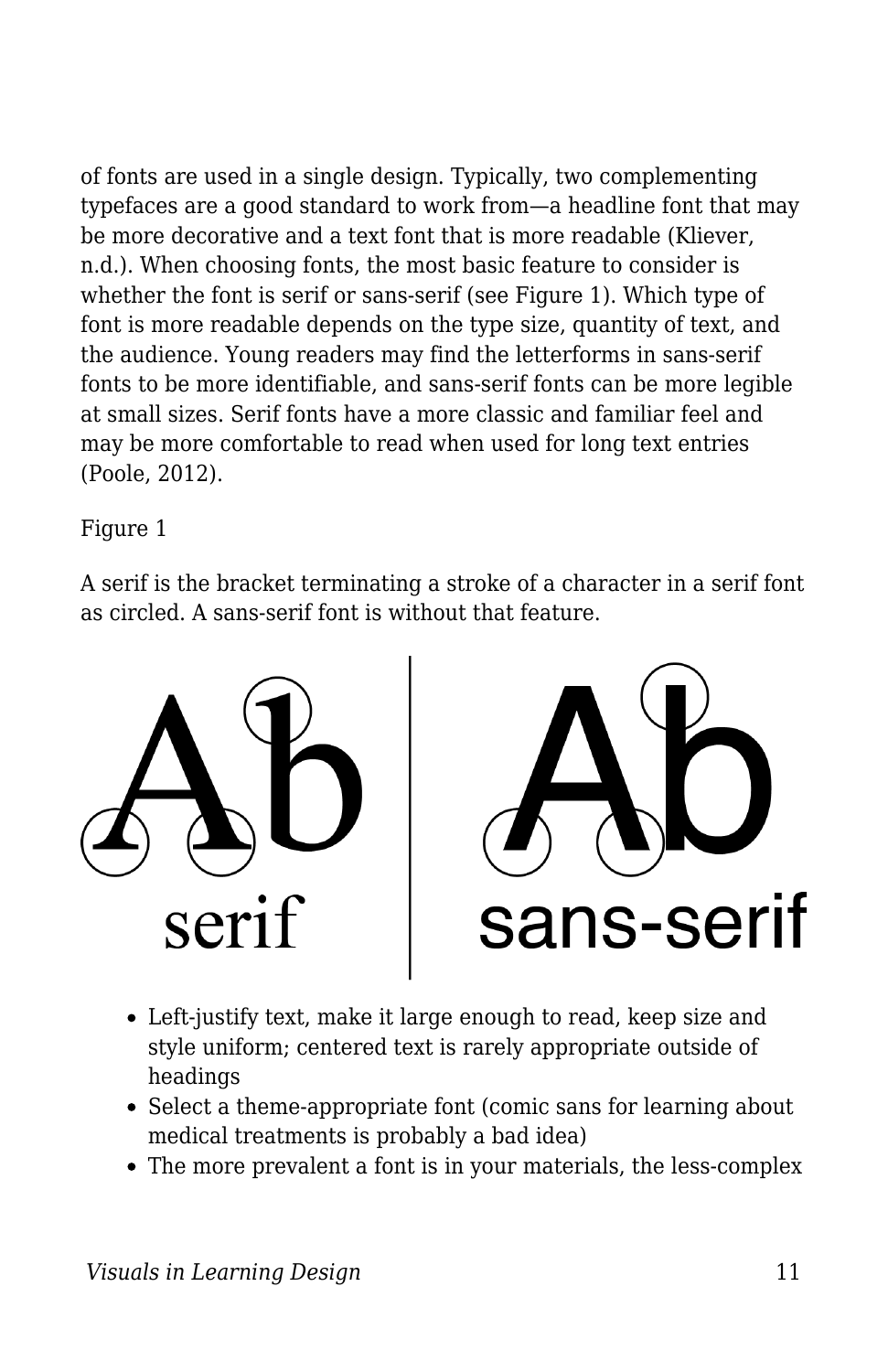it should be; a swirly font might be used for a logo, and a somewhat wavy font might be used for headings, but a simple font should be used for the main content; just because a font exists does not mean it should be used

- Use variation sparingly (e.g., bold, italics), and only when it adds to the meaning of the content; your purpose for variation should be clear (e.g., a callout box for a key concept); 90-9-1 rule? 90% of your text should be simple, 9% can be somewhat fancy, and 1% can be extra fancy
- Never use different fonts for the same type of content; two fonts is okay if one is used for headings and the other for body text; three or more fonts is almost never advisable

### **Colors**

The message and emotion can be influenced by the choice of color (Malamed, 2015). As well as impacting emotion, colors also have cultural significance of which designers should be cognizant when creating designs with an international audience (Madden, Hewett, & Roth, 2000). A defined color palette can enhance the visual language as well. For usability purposes, a color can become associated with a certain task or type of content which will aid the learner in navigating as well as in interpreting the meaning of figures and drawings. Furthermore, research shows that the use of certain colors and applying emotional design principles to learning materials can induce and maintain positive emotions while viewing instructional materials, which in turn facilitates learning (Um, Plass, Hayward, & Homer, 2012).

- Select a color scheme, monochromatic, etc.; you should generally pick one color as your primary color, coupled with a white, cream, or light gray for backgrounds, and then only use one to three additional colors as accents
- Choose a palette, use existing tools like <http://color.adobe.com> to find community-generated palletes or to generate a pallete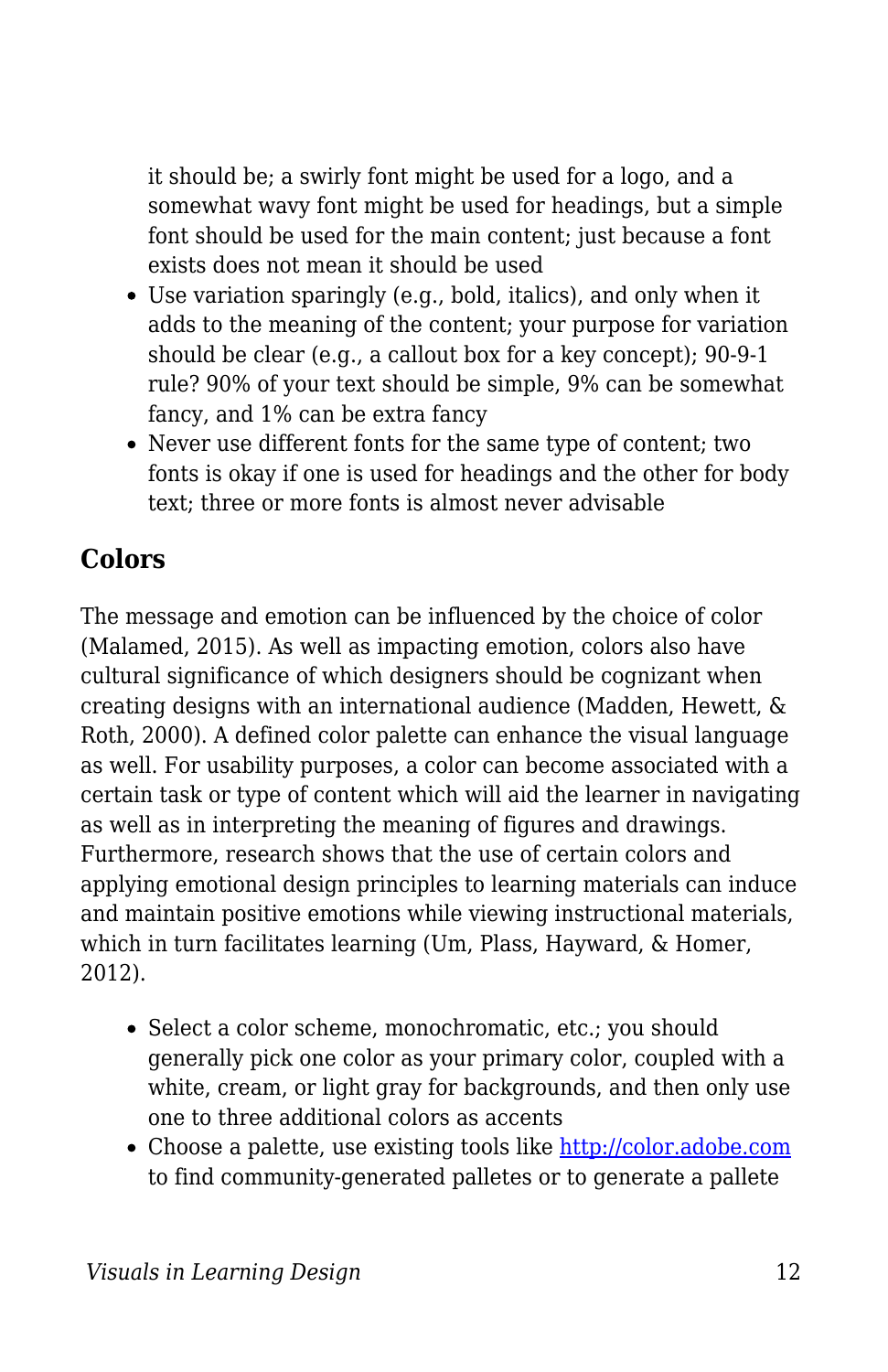directly from a pleasing or related image

- If gradients in material elements are to be used, they should be subtle, avoiding stark shifts
- High-contrast colors are helpful for drawing attention, improving accessibility, and reducing color

### **Organization**

Every element on a screen or page in an instructional object requires the attention of the learner in order to process. Any unimportant or distracting elements must be diminished or removed so that distraction or confusion may be eliminated. Consistent placement of related elements from page-to-page aid in orienting the learner on where to find content (Müller-Brockman, 1996). A typical method of accomplishing this in graphic design is to develop a grid system, as shown in Figure 2, that will be followed throughout the publication. The established grid will standardize the placement of text and images into patterns that will become predictable to the learner and will reduce the cognitive load required to orient themselves each time a new page is encountered, thus greatly improving usability. In addition to a predictable layout, any embellishment on a shape or graphic element, such as an outline or drop shadow potentially adds to the visual clutter of the page. If such elements aren't justified by the needs of the visual presentation it is important to recognize that they may distract from the message.

#### Figure 2

A grid system defines the alignment of margins and columns, and it standardizes placements of text blocks and images in a layout. Page A represents a blank page with grid guides that will be invisible in the end product. Pages B and C show two layouts using the same grid system that establishes a pattern for predictable placement of text and images while providing the designer flexibility in their arrangement.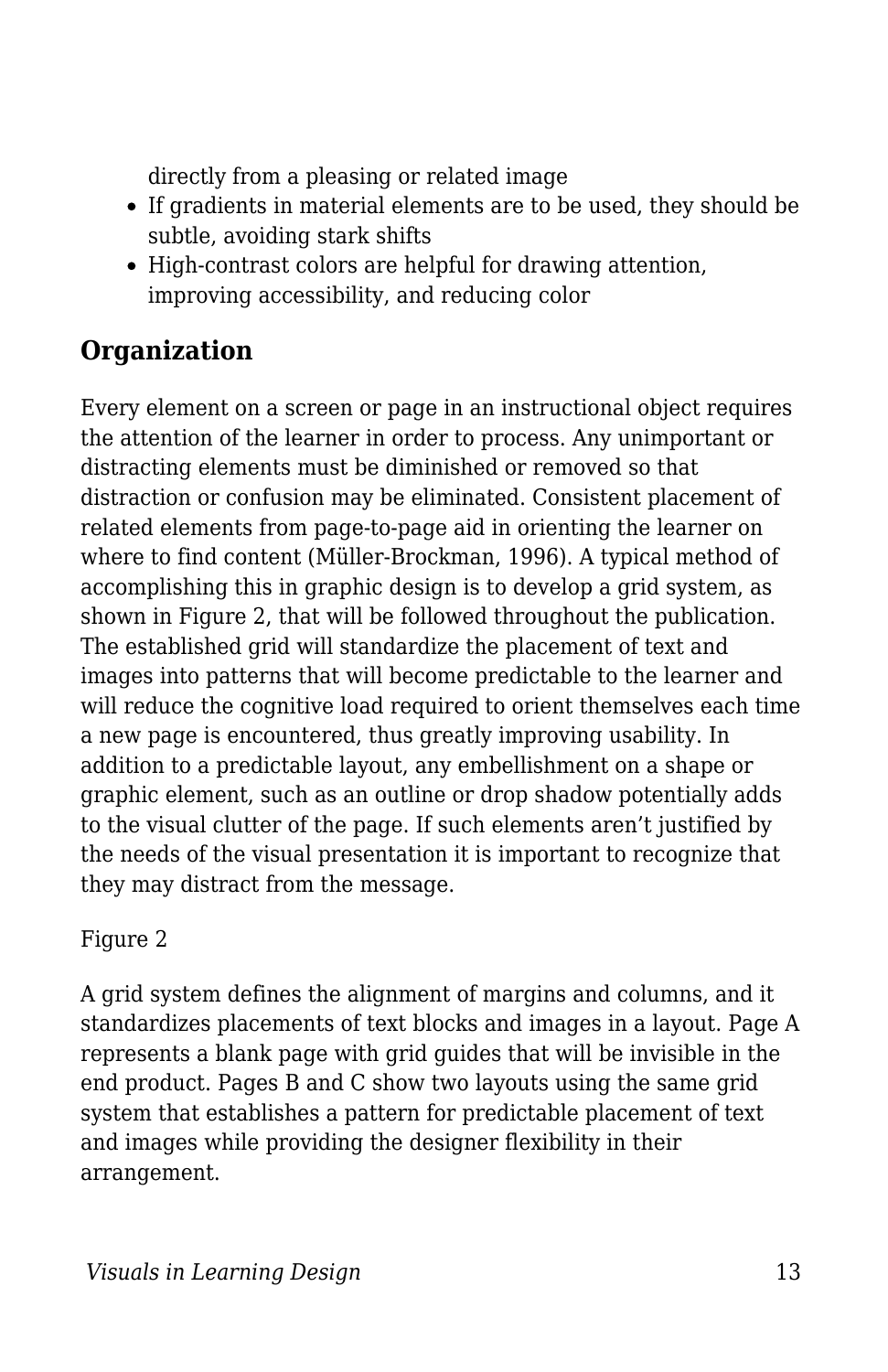

These organizational aspects of aesthetics reduce the negative emotions a learner may feel when they are presented with materials that are difficult to visually navigate in order to find needed information (Clark & Lyons, 2010; Malamed, 2015). In order for cognition to be focused on the content and metacognitive processes required for assimilation, visual design should focus on minimizing the cognitive load required to navigate and interact with the medium (Kirsh, 2005). Thus, "usability, simplicity, and clarity" (Kirsh, 2005, p. 148) emerge as guiding principles of effective visual design.

- Use a grid
- Organize your content according to your culture's reading direction (left-to-right, top-to-bottom)
- Use borders, lines, and horizontal rules carefully and only to intentionally disrupt your viewer's flow
- Avoid mixing 2d and 3d elements, and recognize that layered or stacked content conveys a sense of importance (we focus on what is on "top"); shadows convey a sense of depth that can be helpful or confusing

#### **Icons**

When using icons and symbols, it is important to make sure that they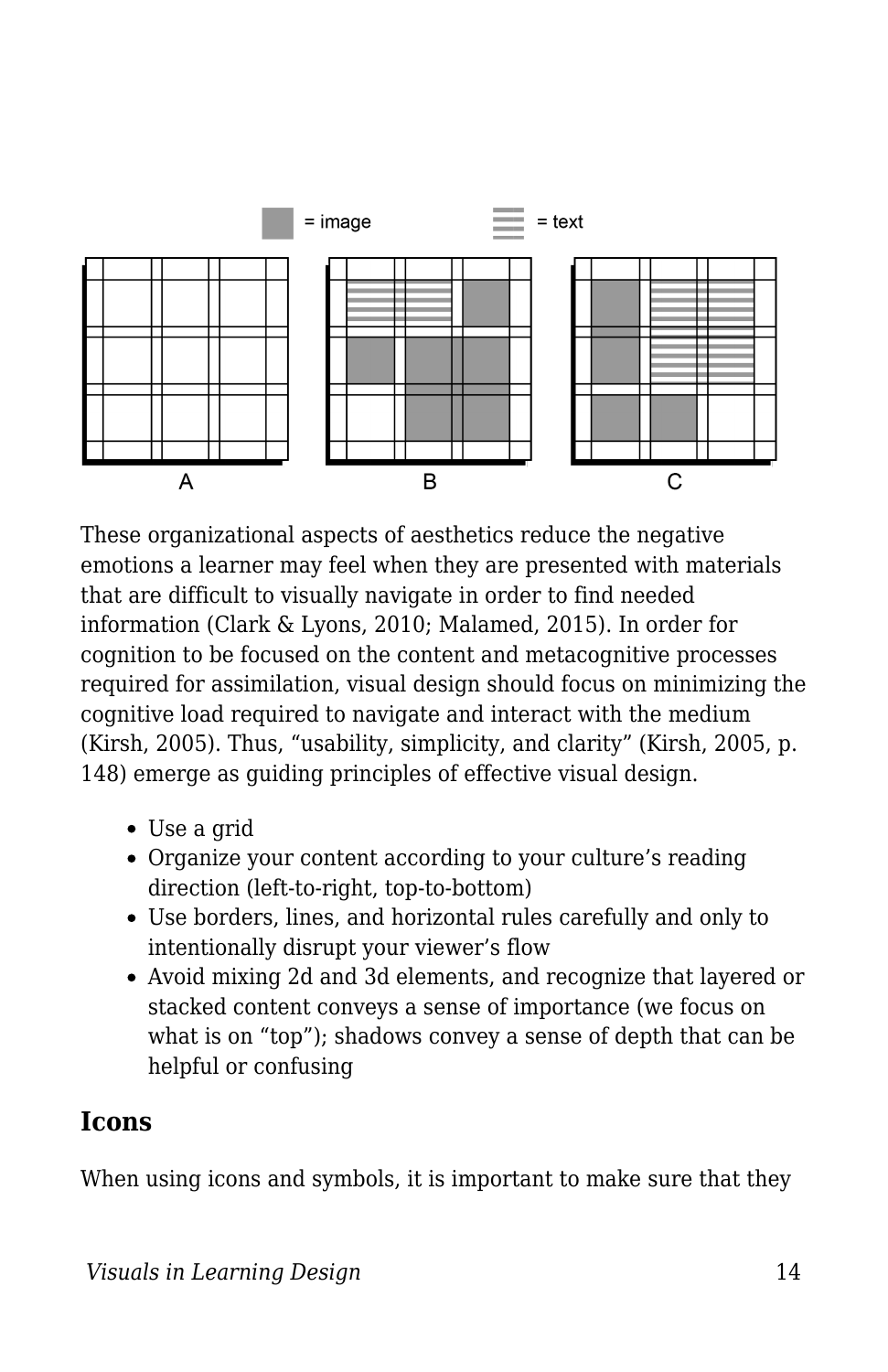are easily understood. If the audience isn't well versed in the visual language, there must be a legend provided to orient the learners. Visual design concerns the semiotic communication that occurs with symbols, signs, and elements. It cultivates interest, impacts emotions and brings cultural concepts to mind. When choosing graphics to embellish or enhance an instructional design, a knowledge of the audience and cultural implications of certain graphics or symbols is important. Unintended messages might be conveyed which could distract from the purpose of the design (Amare & Manning, 2012).

- Use them to draw attention to commonly used or important elements; supplement with brief text descriptors (preferably action words) when they are used as buttons
- Make icons minimalist and intuitive (Fig. for minimalist vs. nonminimalist icon); as a rule, the larger the icon the more detail you can include (compare Mac OS X icons to Google Docs interface icons)
- Make icons universal in your product (don't use multiple "user" icons), monochromatic, and scalable with transparent backgrounds (to allow for reuse and application in various settings) (.svg, .ai for scalability; .png for transparency)

#### **Theme**

A theme coordinates organization and all graphical elements into a unified whole. It influences a selection of fonts, colors, and images used in the overall design (Malamed, 2015). A well-elected theme can cement the message of an instructional object. The theme can transport the learner into the world of the subject matter. For example, cursive headline fonts, earth tones, and parchment paper patterns would be appropriate for a course teaching the plays of Shakespeare, whereas sans-serif fonts, saturated primary colors, and images of planets may be appropriate for teaching about space exploration. A theme may add intuitive reinforcements to the message of the learning object and adds to the overall aesthetic experience of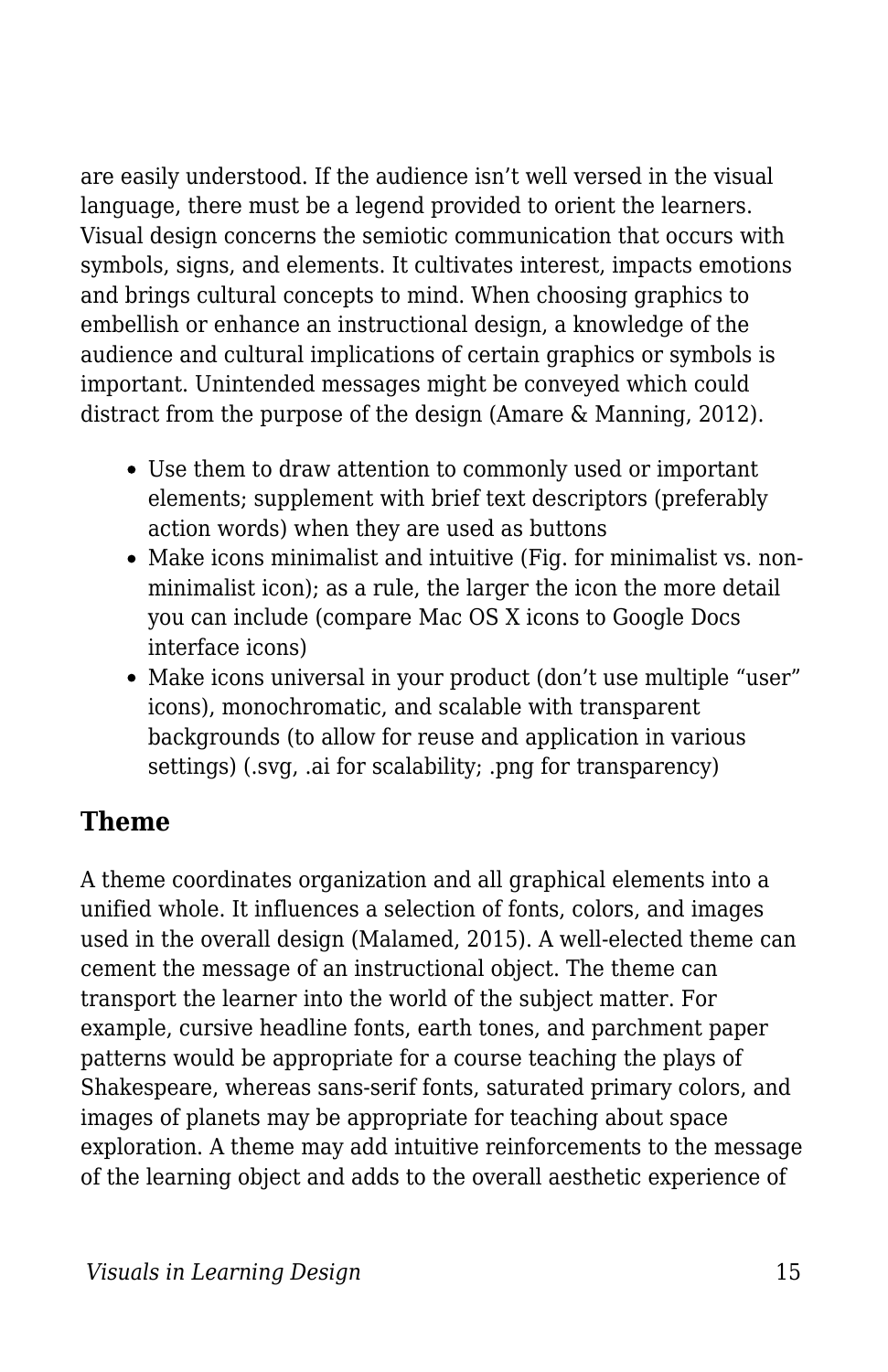the design (Malamed, 2015).

- Know your audience (the A in ADDIE)
- Connect your colors, layout/organization, fonts, etc. to tell a common story (e.g., Comic Sans should not be used for a technical subject)

# **Appeal**

Ultimately, one of the most useful questions instructional designers can ask of their work is if it is appealing to them or not. An individual who is not trained as a graphic artist might discount their ability to judge the aesthetic quality of their work, but they still have the ability to decide the assortment of clothes they wear from day to day. In reality, many creative individuals simply strive to make things that they personally like. In the process of doing so, they serendipitously generate materials that appeal to others' sensibilities as well.

- Aesthetic responses are intuitive, aesthetic design is not
- Take a break, similar to olfactory overload, and come back later
- Put your design in front of people, watch how they use it, and listen carefully to their initial reactions (if you have to argue for the merits of the design to them or explain how they should use it or feel while they are using it, then it is a bad design)
- Attention should be drawn to your theme, not the design itself; elements that are distracting or self-focused should be avoided

# **Conclusion**

Considering the ultimate aim of any instructional object to be the optimum learning for the student, the aesthetic appeal of that object must be purposefully considered by the instructional designer. Otherwise, their inattention to the visual aspects of their work may result in a product that distracts the student from the message being communicated and fail to motivate them to further learn. Visual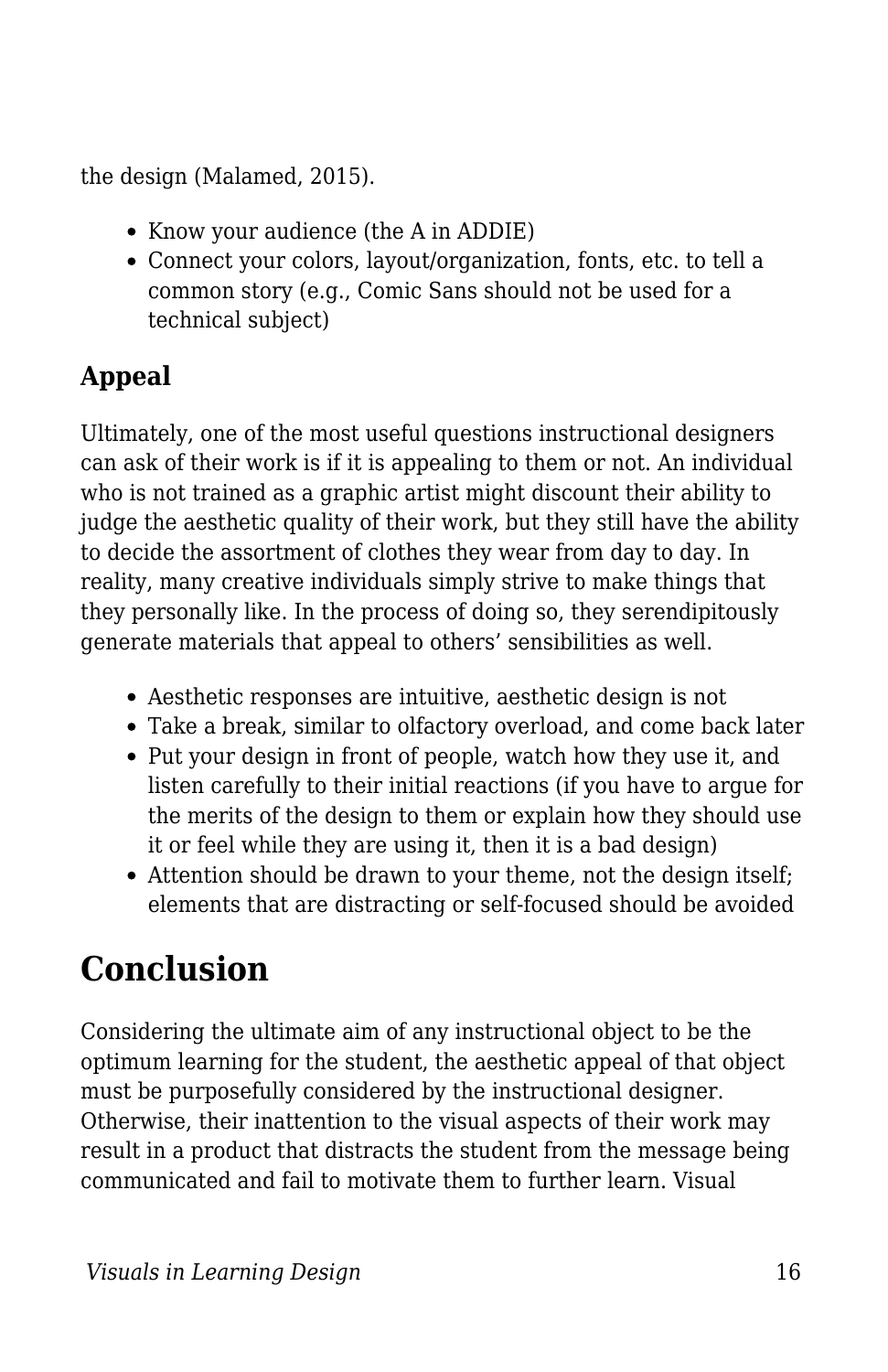aesthetics may present a beneficial service to the learner if they are tailored to provide a positive emotional experience. This positive emotional experience will then aid in increasing interest, motivation, cognition, and creativity. Although many instructional designers may not view themselves as graphic artists, attention to common details such as fonts, colors, icons, theme, and appeal will go far in providing an aesthetically appealing learning experience. This article was intended to raise awareness of the importance of visual aesthetics in instructional design, to pique interest in the topic, and give initial guidance. The authors encourage instructional designers to seek and develop their skills of the best use of visuals for learning. We strongly recommend great resources, such as Design Aesthetics for the Web on Lynda.com, Graphics for Learning by Ruth Clark and Chopeta Lyons (2010), and Visual Design Solutions by Connie Malamed (2015).

# **References**

- Aesthetic. (2011). In Oxford English Dictionary Online. Retrieved December 12, 2016, from [https://edtechbooks.org/-Cus](http://www.oed.com.erl.lib.byu.edu/view/Entry/3237?redirectedFrom=aesthetic#eid)
- Amare, N., & Manning, A. (2012). Unified Theory of Information Design: Visuals, Text and Ethics. Amityville, NY: Baywood Publishing Company. Retrieved from <http://www.ebrary.com.erl.lib.byu.edu>
- Clark, R. C., & Lyons, C. (2010). Graphics for learning: Proven guidelines for planning, designing, and evaluating visuals in training materials (2nd ed.). San Francisco, CA: Pfeiffer. Retrieved from <http://www.ebrary.com.erl.lib.byu.edu>
- Clark, R., & Mayer, R. (2012). Using rich media wisely. In R. A. Reiser & J. V. Dempsey (Eds.), Trends and issues in instructional design and technology (3rd ed.). Boston, MA: Pearson.

Csikszentmihalyi, M. (1996). Creativity: Flow and the psychology of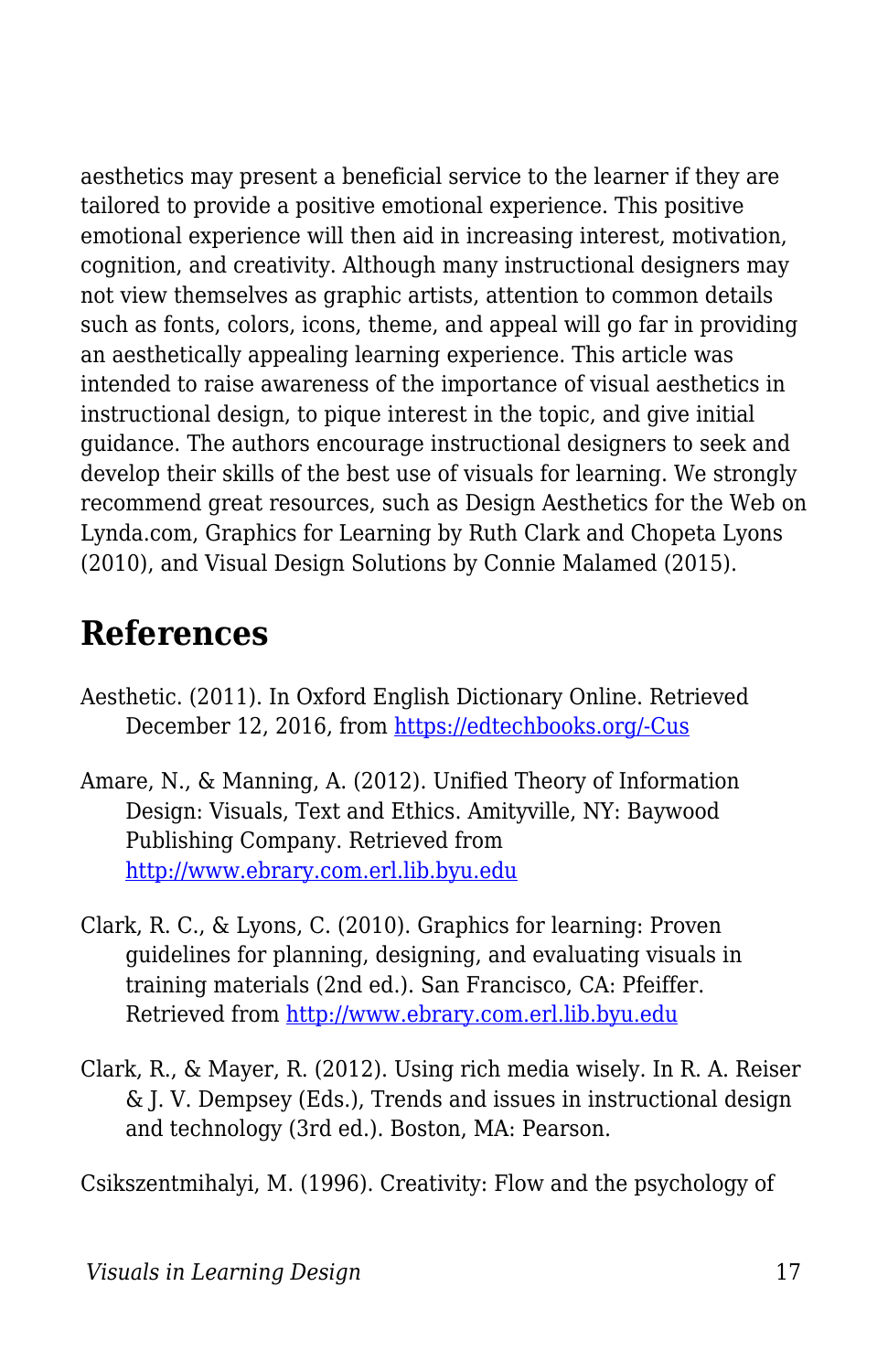discovery and invention. New York: Harper/Collins.

- Csikszentmihalyi, M., & Robinson, R. E. (1990). The art of seeing: An interpretation of the aesthetic encounter. Getty Publications.
- David, A. & Glore, P. (2010). The impact of design and aesthetics on usability, credibility, and learning in an online environment. Online Journal of Distance Learning Administration 13(4). Retrieved from [https://edtechbooks.org/-TTAK](http://www.westga.edu/~distance/ojdla/winter134/david_glore134.html)
- Design. (2012). In Oxford English Dictionary Online. Retrieved December 12, 2016, from [https://edtechbooks.org/-fnX](http://www.oed.com.erl.lib.byu.edu/view/Entry/50840?rskey=6ljDD9&result=1&isAdvanced=false#eid)
- Dewey, J. (1934/2005). Art as experience. New York, NY: Penguin. Retrieved from [https://edtechbooks.org/-mpYP](https://books.google.com/books?id=aAbqAGo5MwwC&pg=PP3&source=gbs_selected_pages&cad=3#v=onepage&q&f=false)
- Eitel, A., Scheiter, K., Schuler, A., Nystrom, M., & Holmqvist, K. (2013). How a picture facilitates the process of learning from text: Evidence for scaffolding. Learning and Instruction, 28, 48–63.
- Haag, B. B., & Snetsigner, W. (1993). Aesthetics and screen design: An integration of principles. Readings from the Annual Conference of International Visual Literacy Association (pp. 92-97). Retrieved from [https://edtechbooks.org/-qYVj](http://files.eric.ed.gov/fulltext/ED370558.pdf)
- Gibbons, A. S. (2014). Design within the representation layer. In An architectural approach to instructional design (pp. 255-278). New York, NY: Routledge.
- Isen, A. M. (2002). Missing in action in the AIM: Positive affect's facilitation of cognitive flexibility, innovation, and problem solving. Psychological Inquiry, 13(1), 57–65.
- Isen, A. M., & Reeve, J. (2005). The influence of positive affect on intrinsic and extrinsic motivation: Facilitating enjoyment of play,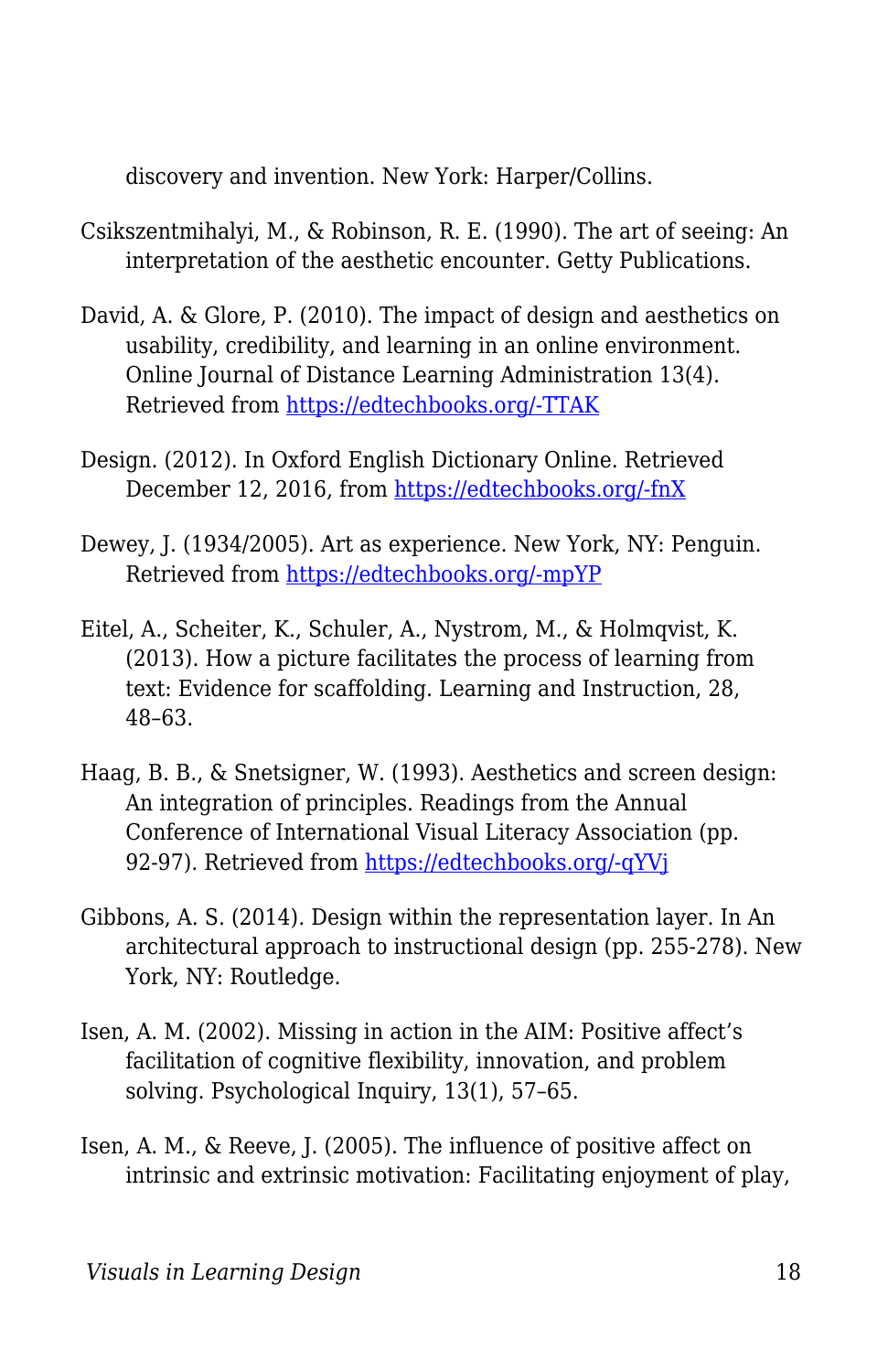responsible work behavior, and self-control. Motivation and Emotion, 29(4), 297-325. doi: 10.1007/s11031-006-9019-8

- Järvelä, S., & Renninger, A. (2014). Designing for learning: Interest, motivation, and engagement. In K. Sawyer (Ed.), The Cambridge Handbook of the Learning Sciences (2nd ed.) (pp. 668-685). New York, NY: Cambridge University Press.
- Kirsh, D. (2005). Metacognition, distributed cognition, and visual design. In P. Gärdenfors & P. Johansson (Eds.), Cognition, education, and communication technology (pp. 147- 179). New York, NY: Routledge. Retrieved from [https://edtechbooks.org/-Ecy](https://books.google.com/books?id=Za2PAgAAQBAJ&printsec=frontcover&source=gbs_ge_summary_r&cad=0#v=onepage&q&f=false)
- Kliever, J. (n.d.). How designers choose which fonts to use. Canva. Retrieved December 12, 2014 from [https://edtechbooks.org/-PJBd](https://designschool.canva.com/font-design/)
- Koch, B. E. (2012). Emotion in typographic design: An empirical examination. Visible Language, 46(3), 206-227.
- Kruse, K. (n.d.). Gagne's nine events of instruction: An introduction. Retrieved from [https://edtechbooks.org/-FoX](http://www.transformativedesigns.com/gagnes.html).
- Levie, W. H., & Lentz, R. (1982). Effects of text illustrations: A review of research. Educational Communication and Technology 30(4), 195-232.
- Madden, T. J., Hewett, K., & Roth, M. S. (2000). Managing images in different cultures: A cross-national study of color meanings and preferences. Journal of International Marketing, 8(4), 90-107.
- Malamed, C. (2015). Visual design solutions: Principles and creative inspiration for learning professionals. Hoboken, NJ, USA: John Wiley & Sons. doi: 10.1002/9781119153801
- Merrill, D., & Wilson, B. (2006). The future of instructional design (point/counterpoint). In Robert A. Reiser & John V. Dempsey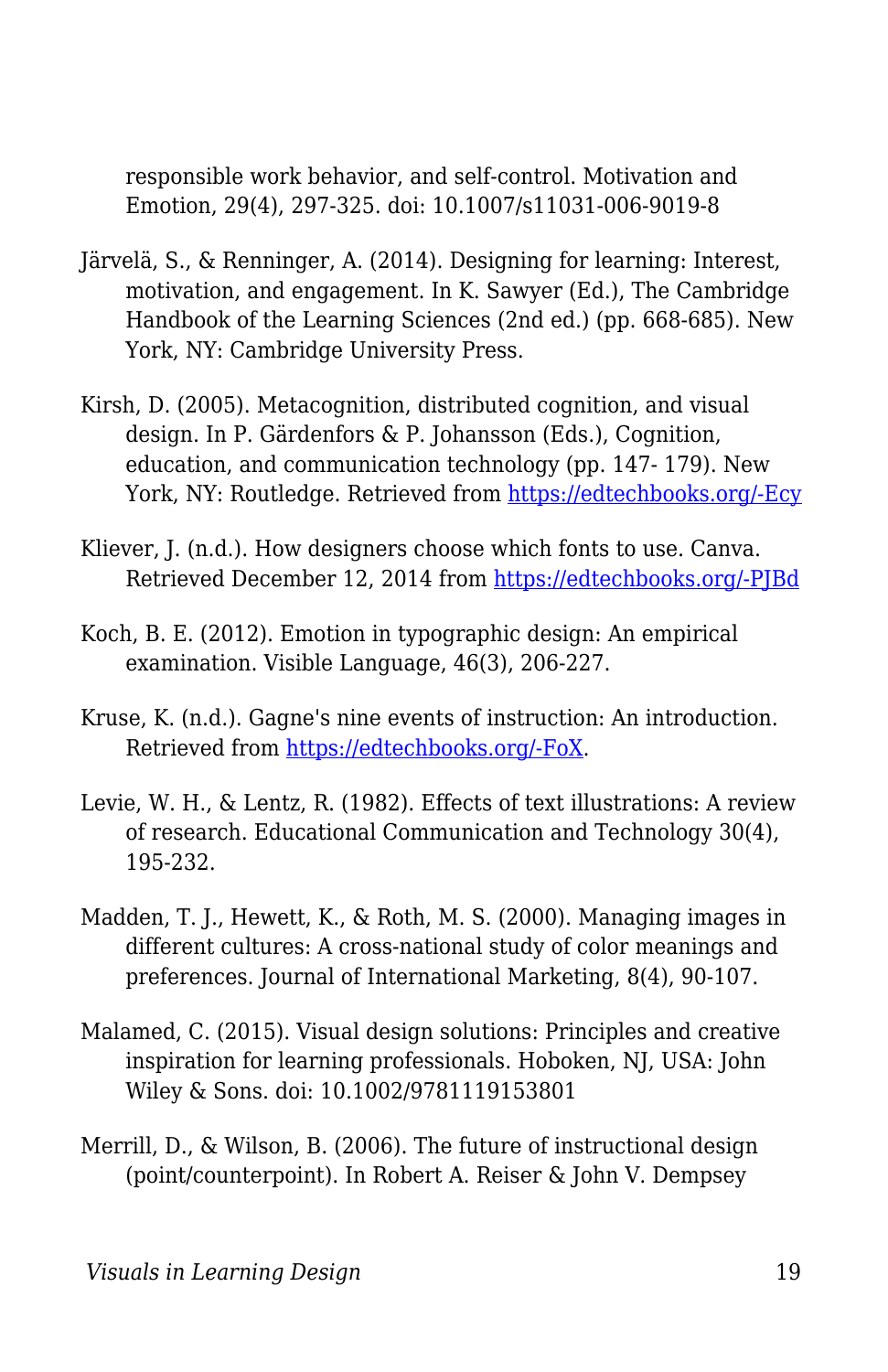(Eds.), Trends and issues in instructional design and technology (335-351). Upper Saddle River, NJ: Pearson/Merrill Prentice Hall.

- Moyer, K. H. (2008). Debilitating and facilitating anxiety effects on identification. Journal of Undergraduate Psychological Research, 3, 6-20.
- Müller-Brockman, J. (1996). Grid systems in graphic design: A visual communication manual for graphic designers, typographenocers and three dimensional designers (German and English Edition). Salenstein, Switzerland: Niggli.
- Norman, D. (2013). The design of everyday things (Revised and expanded ed.). New York: Basic Books.
- Norman, D. (2004). Emotional design. New York: Basic Books.
- Pappas, N. (2016). Plato's aesthetics. In E.N. Zalta (Ed.) The Stanford encyclopedia of philosophy (Fall 2016 Ed.). Retrieved December 12, 2011 from [https://edtechbooks.org/-myi](https://plato.stanford.edu/archives/fall2016/entries/plato-aesthetics/)
- Park, S., & Lim, J. (2007). Promoting positive emotion in multimedia learning using visual illustrations. Journal of Educational Multimedia and Hypermedia, 16(2), 141.
- Parrish, P. (2005). Embracing the aesthetics of instructional design. Educational Technology, 45 (2), 16-25.
- Parrish, P. (2009). Aesthetic principles for instructional design. Educational Technology Research and Development, 57(4), 511-528.
- Pekrun, R. (2006). The control-value theory of achievement emotions: Assumptions, corollaries, and implications for educational research and practice. Educational Psychology Review 18, 315-341.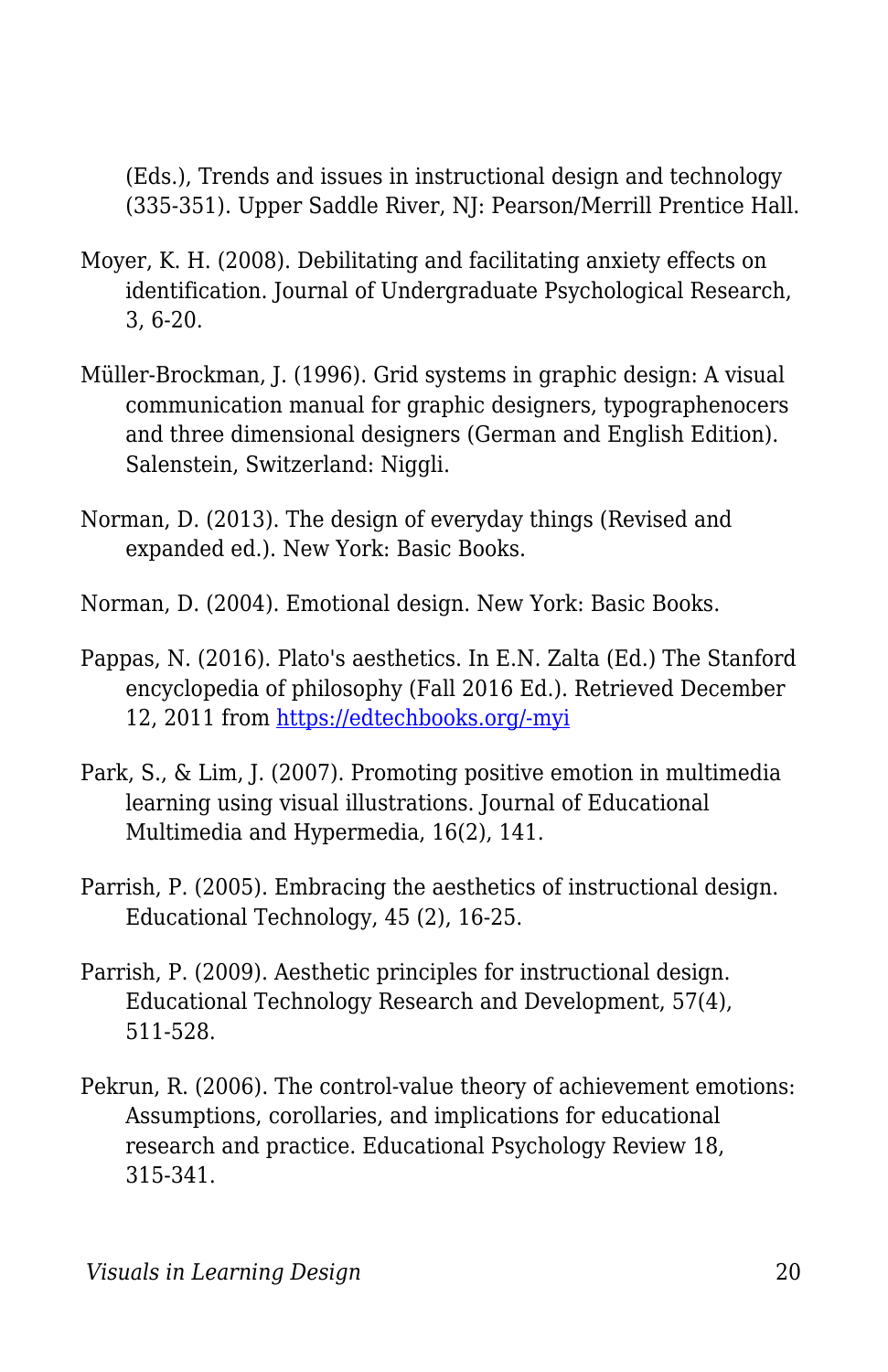- Poole, A. (2012, March). Which are more legible: Serif or sans serif typefaces? [Blog post]. Retrieved from [https://edtechbooks.org/-IZp](http://alexpoole.info/blog/which-are-more-legible-serif-or-sans-serif-typefaces/)
- Robinson, K. [The RSA]. (2010, October 14). RSA Animate: Changing educational paradigms. [Video file]. Retrieved from [https://edtechbooks.org/-bvT](https://www.youtube.com/watch?v=zDZFcDGpL4U)
- Um, E., Plass, J. L., Hayward, E. O., & Homer, B. D. (2012). Emotional design in multimedia learning. Journal of Educational Psychology 104(2), 485-498.